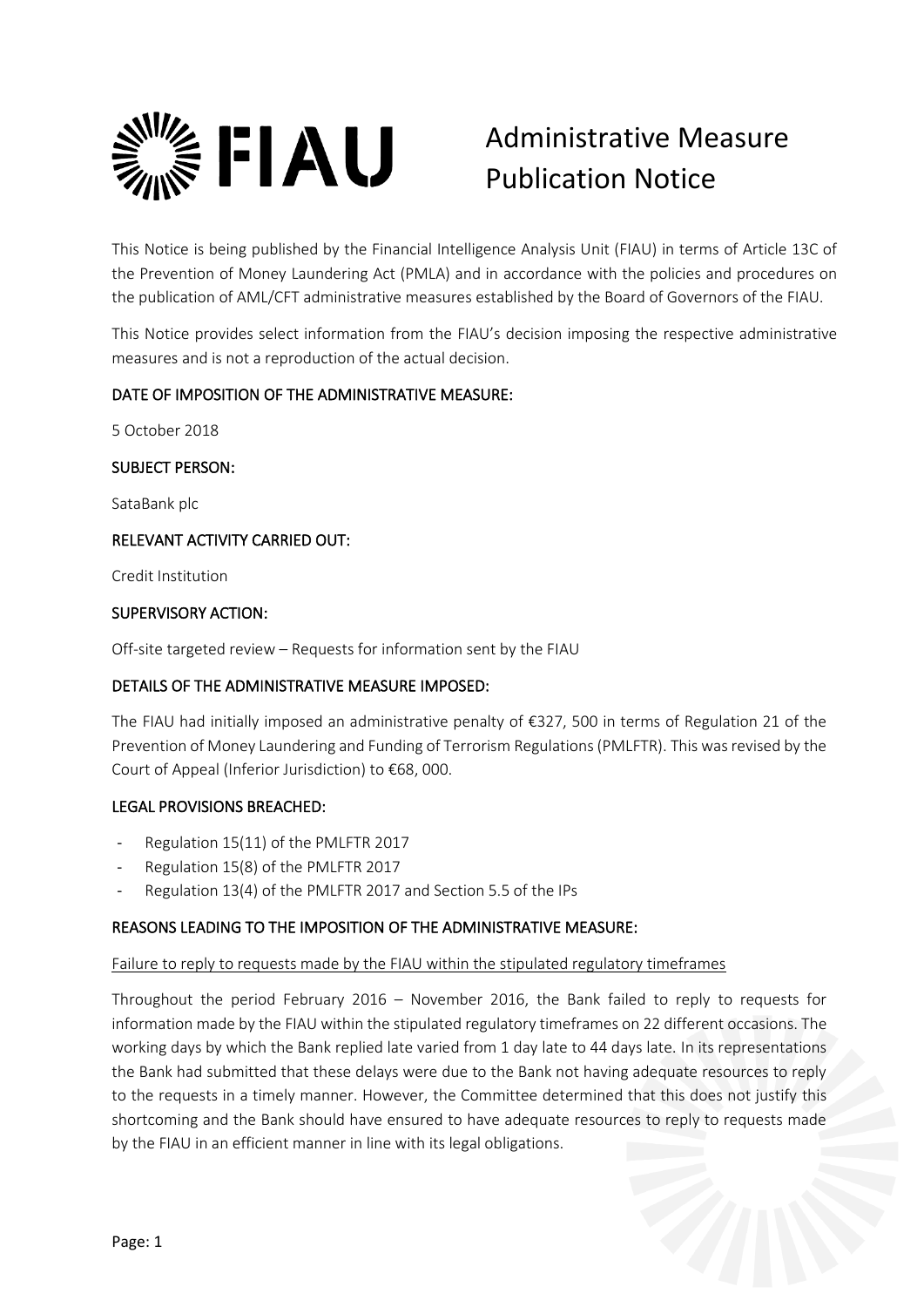Consequently, in view of the above shortcomings the Bank was found in breach of its obligations in terms of Regulation 15(11) of the PMLFTR.

## Failure to reply to requests made by the FIAU with correct information

In seven cases, the Bank did not provide the correct information required by the requests made by the FIAU. In four of these cases, the Bank stated that the incorrect information was provided in view of the Bank not being able to identify the natural/legal person in the FIAU's request as it did not match the information found on the Bank's system. However, the Committee reiterated that the Bank should have been able to identify that it held a relationship with the person mentioned in the request since the name, surname and ID card number were an exact match. Similarly, in another case, the Bank held that it had failed to capture the relationship it had with the customer because the customer's surname was inputted as the first name of the customer. However, the Committee did not accept this as sufficient justification since the Bank's systems should have been able to detect these variations and to consequently be able to provide accurate information to the FIAU. Moreover, the Committee reiterated that in this case, the FIAU had sent another request in relation to the same individual this time also including the IBAN number, yet the Bank still failed to provide correct information to the FIAU. In three other cases, the incorrect information provided to the FIAU was explained by the Bank to have happened due to a human error and lack of dual control upon preparing responses to FIAU. However, this was considered inadmissible by the Committee.

In view of the above, the Committee expressed its serious concerns relating to the Bank's systematic failures. This because the breaches identified were a result of the ineffective systems and procedures the Bank had in place to retrieve customer information.

Consequently, in view of the above shortcomings the Bank was found in systematic breach of its obligations in terms of Regulation 13(4) of the PMLFTR and Section 5.5 of the IPs.

# ADMINISTRATIVE MEASURES TAKEN BY THE FIAU'S COMPLIANCE MONITORING COMMITTEE (CMC):

After taking into consideration the abovementioned breaches by the Company, the Committee decided to impose an administrative penalty of three hundred, twenty-seven thousand and five hundred euro (€327,500) with regards to the breaches identified in relation to:

- Regulation 15(11) of the PMLFTR 2017
- Regulation 15(8) of the PMLFTR 2017
- Regulation 13(4) of the PMLFTR 2017 and Section 5.5 of the IPs

In reaching its decision, the Committee also took into consideration the size of the Bank's operations, as well as the nature and seriousness of the breaches identified. Furthermore, when deciding on the appropriate administrative measures to impose, the Committee took into consideration the representations submitted by the Bank. Additionally, the Committee took into consideration that the Bank had repetitively failed to provide information within the stipulated timeframes and to provide correct information upon the first request. The serious repercussions that could have emanated due to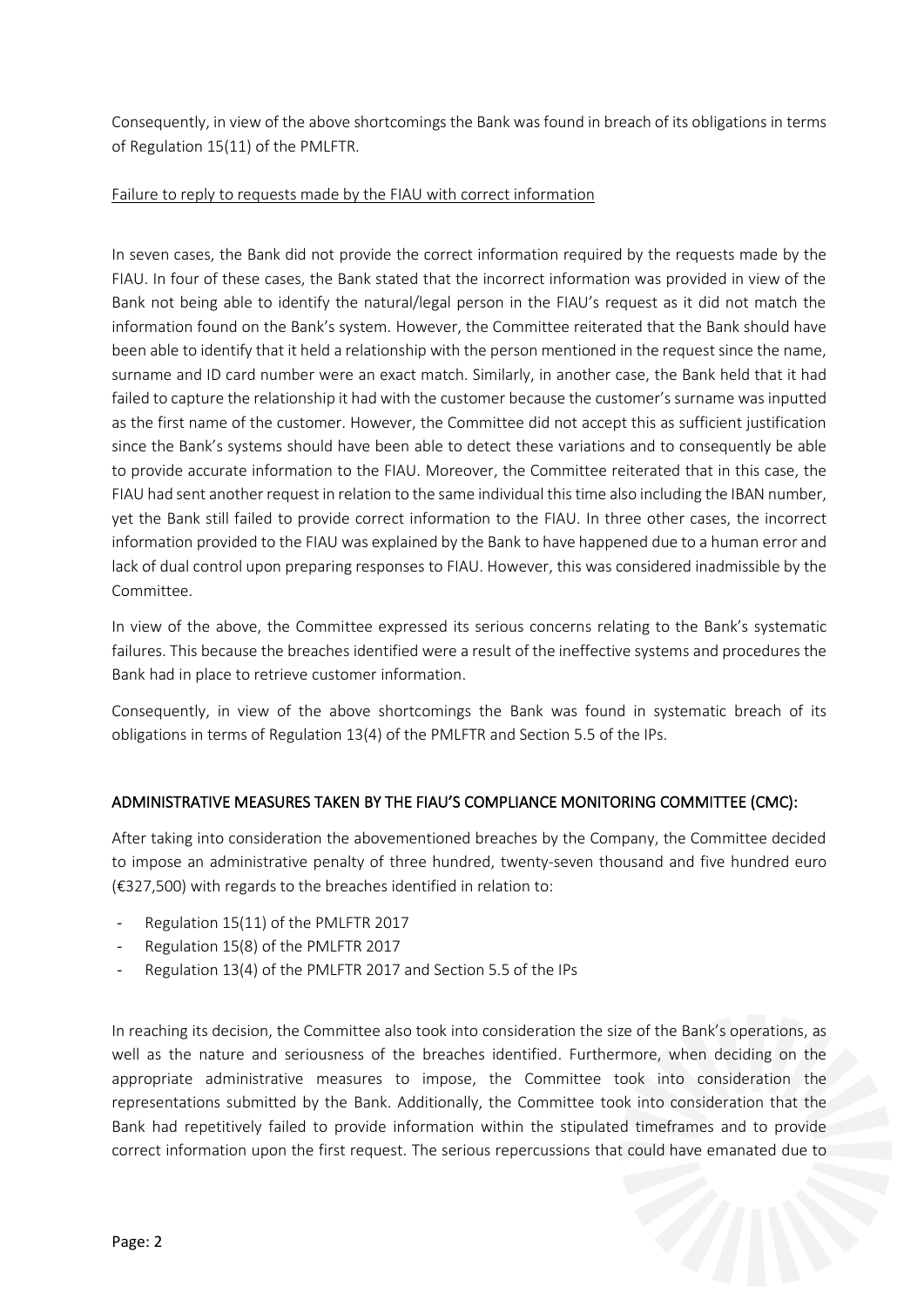the incorrect information provided by the Bank were also taken into consideration, including any prejudice to investigations being carried out both locally as well as by foreign counterparts.

## Key Take aways:

- Replying to requests made by the FIAU within the stipulated timeframes ensures the function of the FIAU is safeguarded and any ongoing analysis or requests by foreign counterparts are not prejudiced due to a failure by a subject person to provide information in a timely manner.
- When replying to requests made by the FIAU, subject persons must also provide correct and accurate information. Providing a reply to the FIAU containing misleading information may greatly prejudice not only the work being carried out by the FIAU but also ongoing analysis being carried out by foreign counterparts – particularly foreign FIUs, the network of which depends on the sharing of information.
- Subject persons must dedicate the necessary resources and implement the required processes to ensure that FIAU requests for information are replied to in a timely manner and that the information required by the FIAU can be easily, correctly ad comprehensively retrieved by the subject person.

## 31 May 2022

## APPEAL:

In accordance with the provisions of Article 13A of the Prevention of Money Laundering Act (PMLA), on the 24th October 2018, the Bank appealed the FIAU's decision imposing the administrative penalty for the Bank's failure to adhere to its AML/CFT obligations.

# APPEAL DECISION NOTICE:

On the 25<sup>th</sup> May 2022, the Court of Appeal (Inferior jurisdiction) decided the aforementioned appeal.

Among other things, the Court dismissed the Company' argument that its representations were not taken into account by the FIAU and went on to identify all the factors which the FIAU considered in arriving at its decision, including the nature and seriousness of the breach and the systematic delay in replying amongst numerous other factors.

The Court noted *inter alia* that the Company's submission that its breach was negligible and that it brought about no damage not only shows arrogance on the part of the Company but also reflects the lack of understanding of its obligations according to the Act and Regulations. Timely execution of the Company's obligations is imperative in the prevention of money laundering and financing of terrorism, otherwise the legislator would not have included a peremptory period within which to reply and attributed an administrative penalty in case of non-compliance.

The court noted the administrative penalties imposed by the FIAU for both the instances of late replies as well the instances of incorrect/misleading replies were too high.

Thus, whereas the Court of Appeal confirmed the breaches identified and sanctioned by the FIAU, it revised the quantum of the administrative penalty imposed by the FIAU from Eur 327,500 to Eur 68,000.